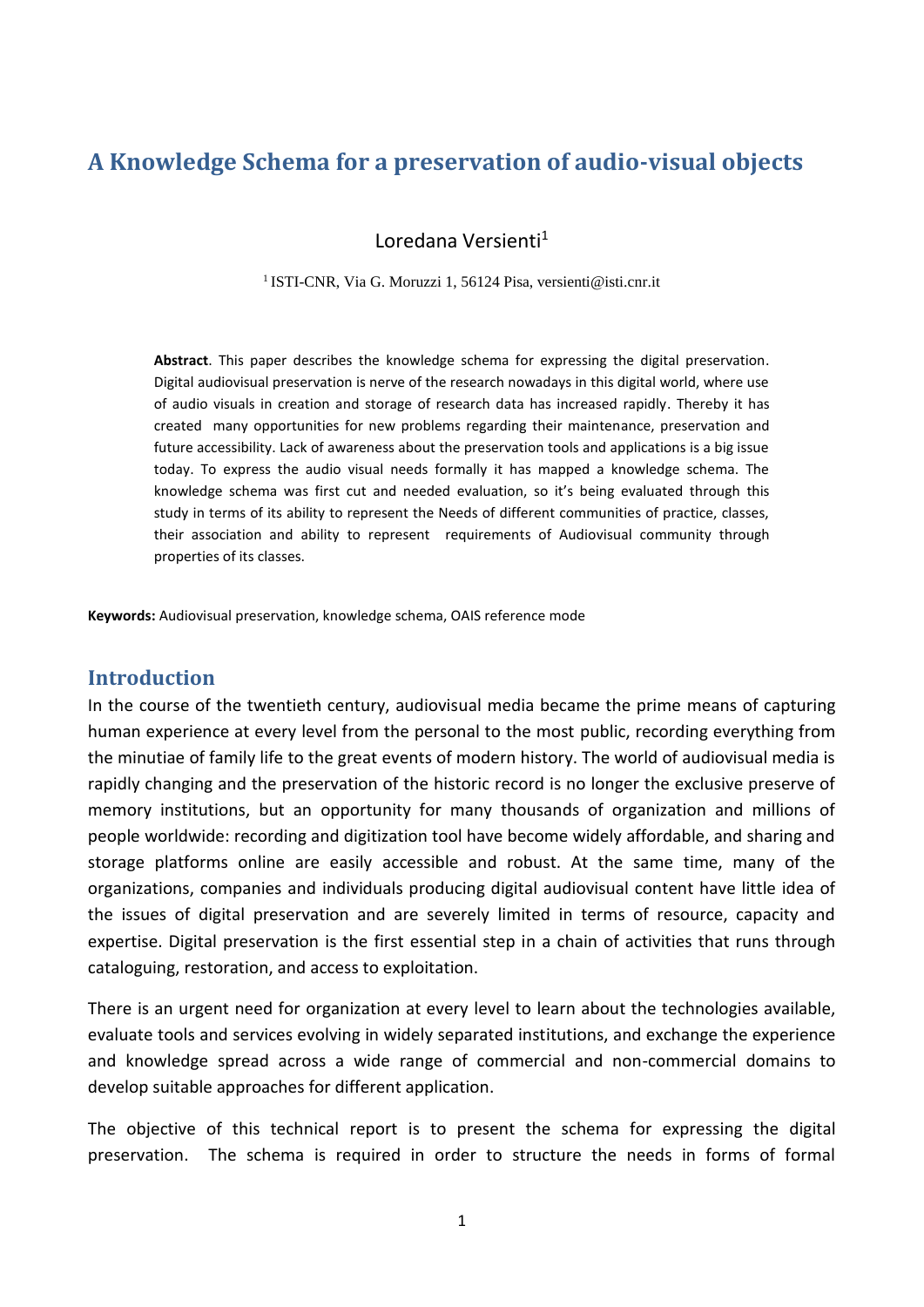knowledge statement that can be automatically processed in order to support the match of the needs with the research output.

# **The Knowledge Schema**

Inside the Presto4U project has been identified nine areas interested in audiovisual preservation and for each one it created a Community of Practice (CoP). [1] The nine areas are:

- Music and Sound Archives
- Video production and postproduction
- Film collection and filmmakers
- Personal collection
- Broadcast
- Art & museum object
- Learning & teaching repositories
- Footage sales libraries
- Research and scientific collection

The knowledge schema is divided into a header and five section. A UML representation of the classes comprising the schema is reported in Figure 1.



Fig 1 Classes and associations in the knowledge schema

The Report class represents the reports that are produced in the knowledge transfer process that takes places in the Presto4U project. Each report that is an instance of the class Report, is the result of a *knowledge transfer event*. An event of this kind takes place every time a CoP member provides knowledge about their preservation needs, by using the knowledge schema as a template. Each report is associated with an instance of the class Header that reports salient features of the knowledge transfer event that produced the report. In particular, the Header of the knowledge schema allows to capture:

- the Cop where the person(s) providing the knowledge belongs
- identification of the person(s) that provide the knowledge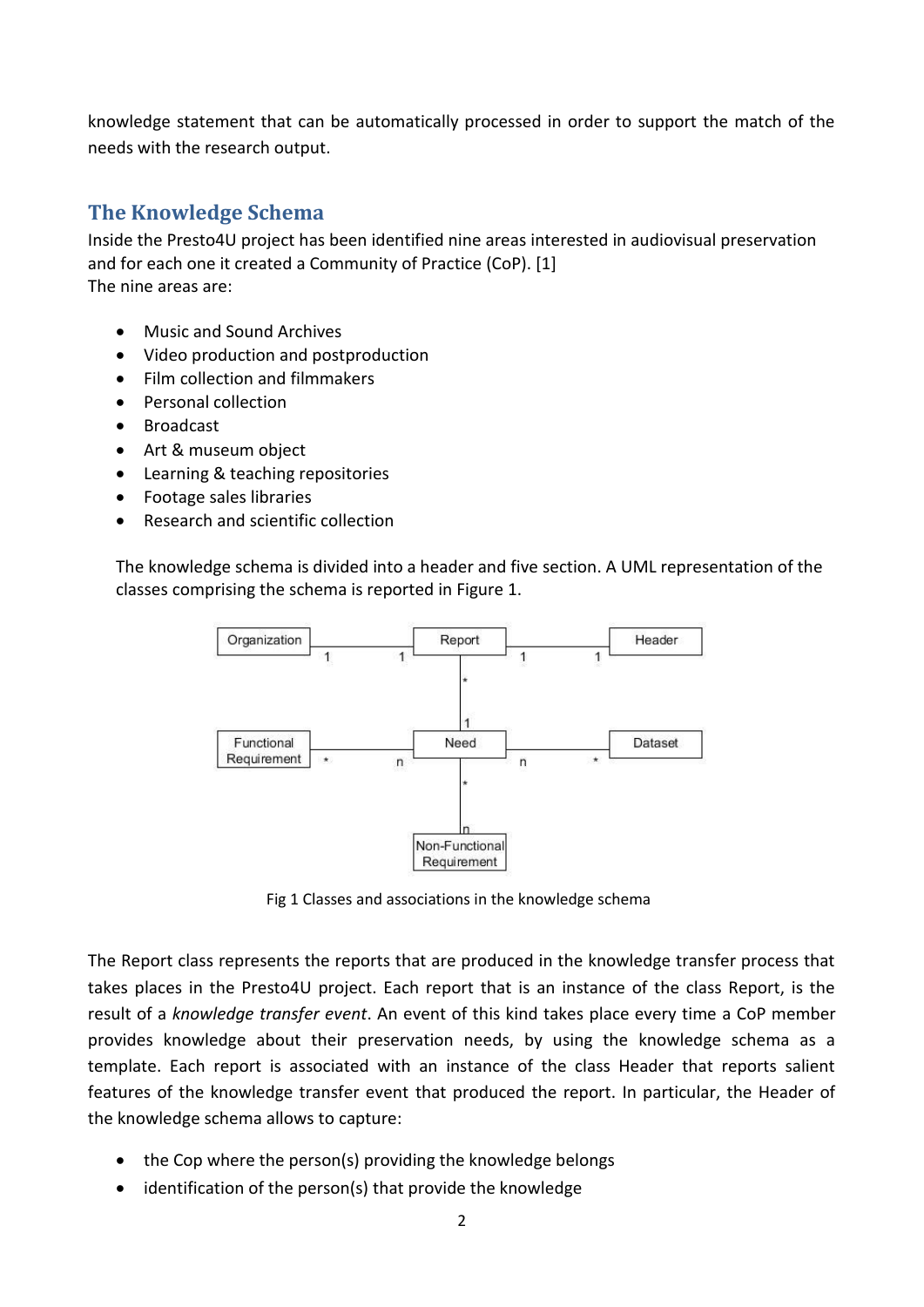- time and place of the event
- the modality of the event, that is a statement whether the report was generated autonomously or in an assisted way
- the specific circumstances in which the event occurs, if any (such as a project, meeting, a conference, and the like)
- a last modification date, in case the event occurs in successive stages
- an annotation about the event, reporting details that are deemed as relevant.

The first four properties of the header are mandatory, in the sense that a value for them must be provided in every report.

The section of the Knowledge schema are:

- *1. Organization*
- *2. Need*
- *3. Dataset*
- *4. Functional requirements*
- *5. Non-functional requirement*

Each of these section is detailed in a separate section below.

# **Organization**

This section reports the instance of the class Organization that is associated one-to-one with a Report. The class provides properties for describing the main features of the reporting CoP member. It includes the following properties:

- *Mission*: a text describing the mission of the organization of the reporting organization
- *Position in the media lifecycle*: a text describing where the organization is placed in the cycle from content creation through "exploitation" and then coming back to content reuse. One form of re-use is a part of content creation - hence the cycle.
- *Position in economic and political space*: a text describing the organization from the economic and political point of view (a commercial company and a publicly funded heritage institution differ in many ways)
- *Usage of media*: a text describing how the organization uses the A/V media, the purpose (end) and the business (means)
- *Usage of technology*: a description of what technology the organization uses, in terms of hardware, software and methodologies.

# **Need**

This section reports an instance of the classes Need that describes a presentation need of the reporting organization. An instance of the class Need is associated to a report, and a report will in general have one or more needs.

The class Need includes the following properties: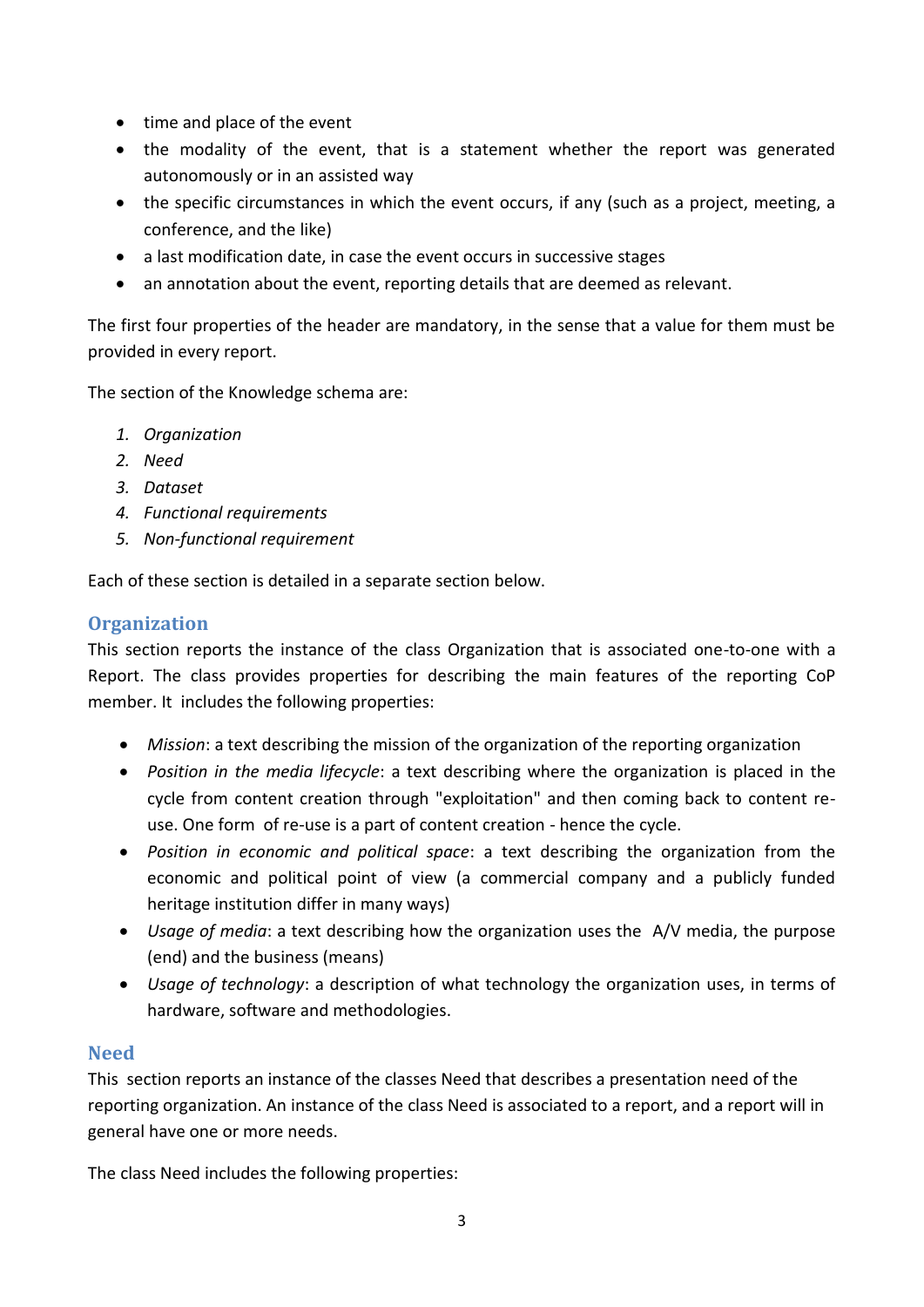- *Need*: a statement of the need, expressed as much as possible in precise and technical terms
- *Involved Dataset*: an identification of the dataset(s) on which the need arise. Each of these datasets is described in detail in a separate section; the value of this property must therefore identify one or more of the separately described datasets.
- *Current used technology*: a text describing the product, service or methodology that is currently used to satisfy the need, if any.
- *Reason of dissatisfaction*: a description of the reason(s) why the current technology or service is not satisfactory.
- *Desired technology or service*: if there is an existing service or technology that can satisfy the need, it is described here, while the next property gives the barriers that prevent the adoption of the identified technology or service.
- *Barriers*: barriers that prevent the adoption of a desired, existing technology.
- *Requirements:* if the organization is not aware of any technology or service that can satisfy the need, then one or more requirements are here identified that express the need both in functional and non-functional terms. A detailed description of the requirements identified here is given by instance of the classes "Functional requirement" and "Non-functional requirement".

# **Dataset**

Every reported need applied to one or more datasets held by the reporting organization. Each such dataset is described by an instance of the class Dataset.

There many standards that are adopted for the description of datasets, including MPEG ones. The properties of this class are based on the Multimedia Ontology [1] recommended by the World Wide Web Committee, indicated by the Broadcast CoP as a viable mean of dataset description.

The ontology includes the following properties:

- *identifier*: a tuple identifying a resource, which can be either an abstract concept (e.g Hamlet) or a specific object, using a URI. The type can be used to optionally define the category of the identifier.
- *title*: a tuple providing the title or name given to the resource. The type can be used to optionally define the category of the title.
- *language*: the language used in the resource. Recommended best practice is to use a controlled vocabulary such as [BCP47].
- *locator*: the address at which the resource can be accessed (e.g. an URL, or a DVB URI)
- *contributor*: a tuple identifying the agent (with either a URI, if it exists, or plain text) and the nature of the contribution, e.g. actor, cameramen, director, singer, author, artist.
- *creator*: the author of the resource and the role. The author identifier can be defined as either an URI (which is best practice) or as plain text. The role is defined as plain text.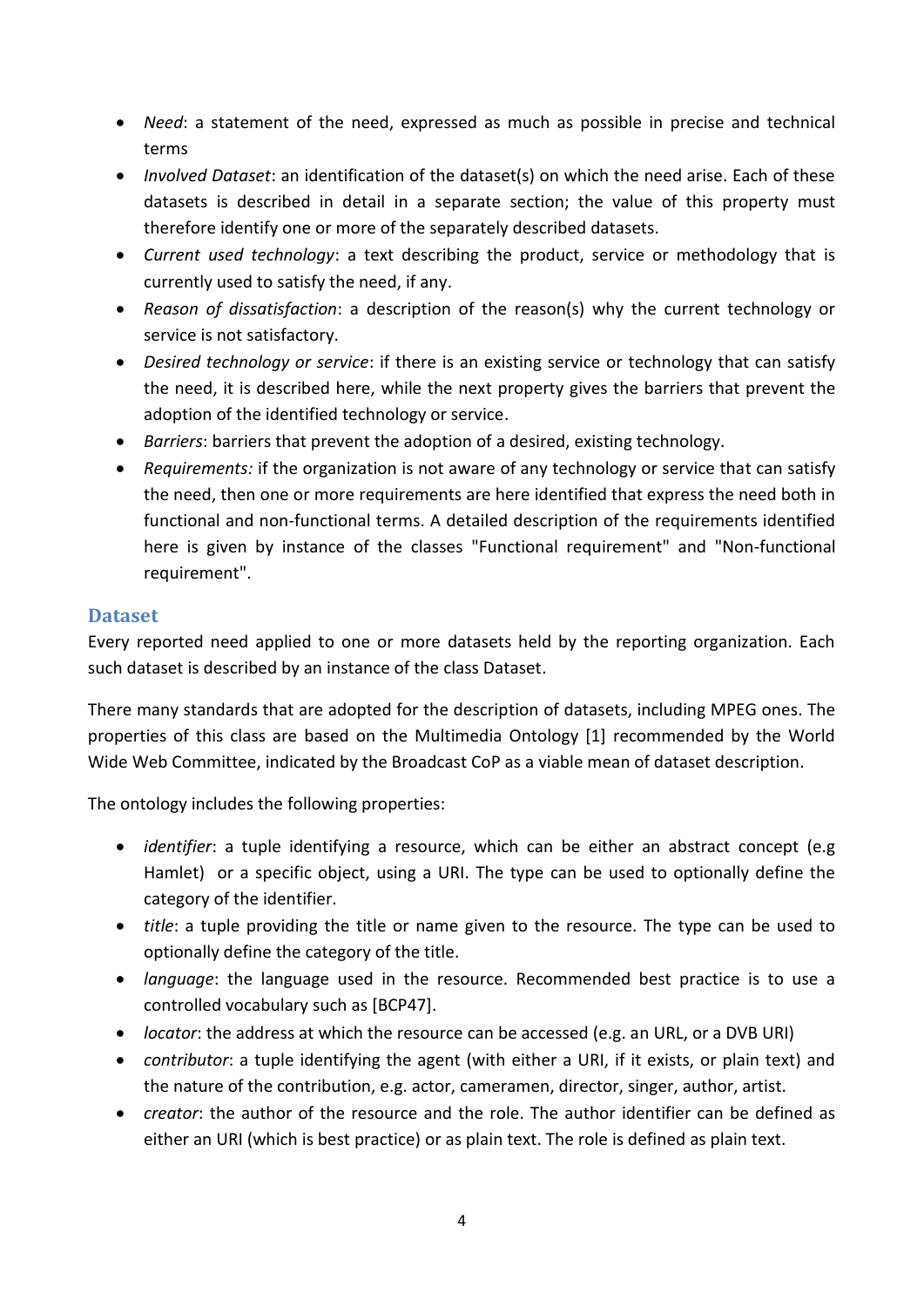- *createDate*: the date defines the data and time that the resource was created. The type defines the particular category of creation date (e.g release date, date recorded, date edited).
- *location*: a location name and/or data where the resource has been shot/recoded.
- *description*: free-form text describing the content of the resource
- *keyword*: a concept, descriptive phrase or keyword that specifies the topic of the resource. A recommended best practice is to take this keyword from an ontology or a controlled vocabulary.
- *genre*: the category of the content of the resource. Recommended best practice is to use an ontology or a controlled vocabulary such as the EBU vocabulary
- *rating*: a tuple defining the rating value, the rating person or organization (as a URI or a string), and the voting range (min value, max value).
- *relation*: a tuple identifying a resource to which the current resource is related and optionally, the nature of the relationship. An example is a listening of content that has a relationship (possibly a named) to another content.
- *collection*: the URI (best practice) or the name of the collection from which the resource originates or to which it belongs.
- *copyright*: the copyright statement associated with the resource and optionally, the identifier of the copyright holder.
- *policy*: a description of the security policy applying to the media resource, or a reference to the security policy (e.g. Creative Commons). The type attribute can be used to provide more information as to the nature of the security policy (e.g. permission, access control, ownership).
- *publisher*: the publisher of the resource.
- *targetAudience*: a tuple identifying the issuer of the classification (parental guidance, issuing agency, targeted geographical region) and the value given in this classification.
- *fragment*: a tuple containing a fragment identifier and its role. A fragment is a portion of the resource, as defined by the [MediaFragment] Working Group.
- *namedFragment*: a tuple containing a named fragment identifier and its label.
- *frameSize*: the frame size of the resource, if applicable. For example: w:720, h:480. It is optional to specify the units; the default value is the pixel.
- *compression*: the compression type used. For container files (e.g. QuickTime, AVI), the compression is not defined by the format, as a container file can have several tracks with different encodings. In such case, several compression instances will exist. Thus, querying the compression property of the truck media fragments will return different values for each track fragment. [RFC 4281].
- *duration*: the actual duration of the resource. The unit defined to be seconds.
- format: the MIME type of the resource (e.g. wrapper, bucket media types).
- *samplingRate*: the audio sampling rate. The unit is defined to be samples/second.
- *framerate*: the video frame rate. The unit is defined to be frames/second
- *averageBitRate*: the average bit rate. The unit is defined to be kbps.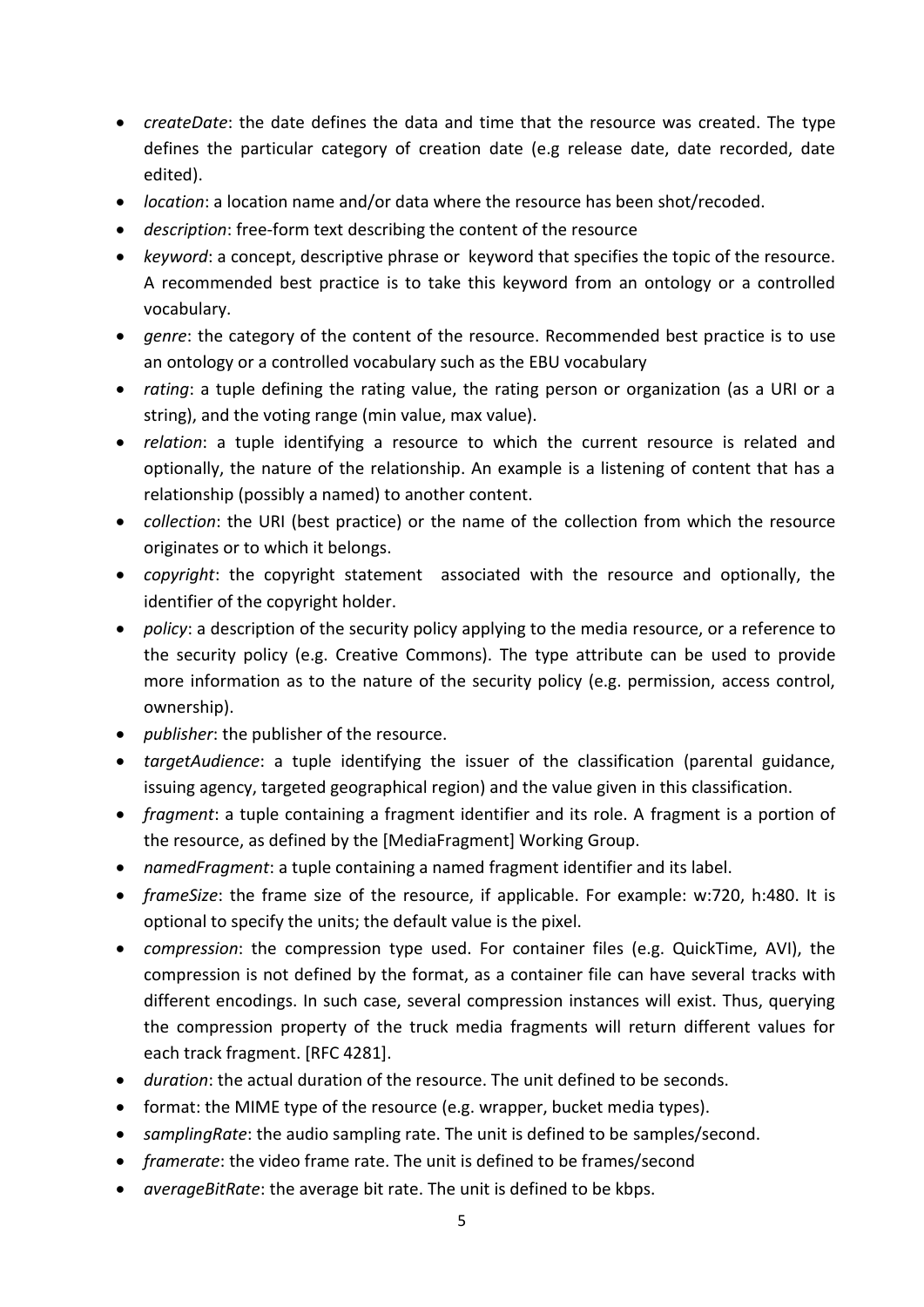*numTracks*. the number of trucks of a resource, optionally followed by the type of truck (e.g. video, audio, subtitle).

#### **Functional requirement**

Every need may be associated to one or more requirements. Each requirement, in turn, is described by an instance of this class for what concern the functional aspects of the requirement.

Typically, a functional requirement is equated with a use case, and described in terms of a set of de-facto standard properties. For the case at hand, these properties may be too detailed, in the sense that the owner of the requirement may not be able to give a precise account of, eg. preconditions, post-conditions or sequence of steps of the required functionality. In this case, only the generic properties of the class will have to be used in the report, such as actor, description, notes and maybe a few others.

The properties for describing a functional requirement are:

- *actor*: the role within the organization that owns the requirement, that is that going to use the required functionality.
- *description*: a brief description of the reason for and outcome of the use case, or a highlevel description of the sequence of actions and the outcome of executing the use case.
- *notesAndIssues*: a list of any additional comments about use case or any remaining open issues
- *normalCourseOfEvents*: a detailed description of the user actions and system responses that will take place during execution of the use case under normal, expected conditions.
- *alternativeCourses*: a description of courses of events that are less common but not exceptional.
- *exceptions*: any anticipated error conditions, that could occur during execution of the use case, and define how the system is too respond to those conditions.
- *includes*: any other use cases that are included by this use case. Common functionality that appears in multiple use cases can be split out into a separate use case that is included by the ones that need the common functionality.
- *specialRequirement*: indentify any additional requirement, such as non-functional requirement, for the use case that may need to be addressed during design or implementation. These may include performance requirement or other quality attributes.
- *assumptions*: list any assumptions that were made in the analysis that led to accepting this use case into the product description and writing the use case description.
- *pre-conditions*: list any activities that must take place, or any conditions that must be true, before the use case can be started.
- *post-conditions*: describe the state of the system at the conclusion of the use case execution.
- *priority*: indicate the relative priority of implementing the functionality required to allow this use case executed.